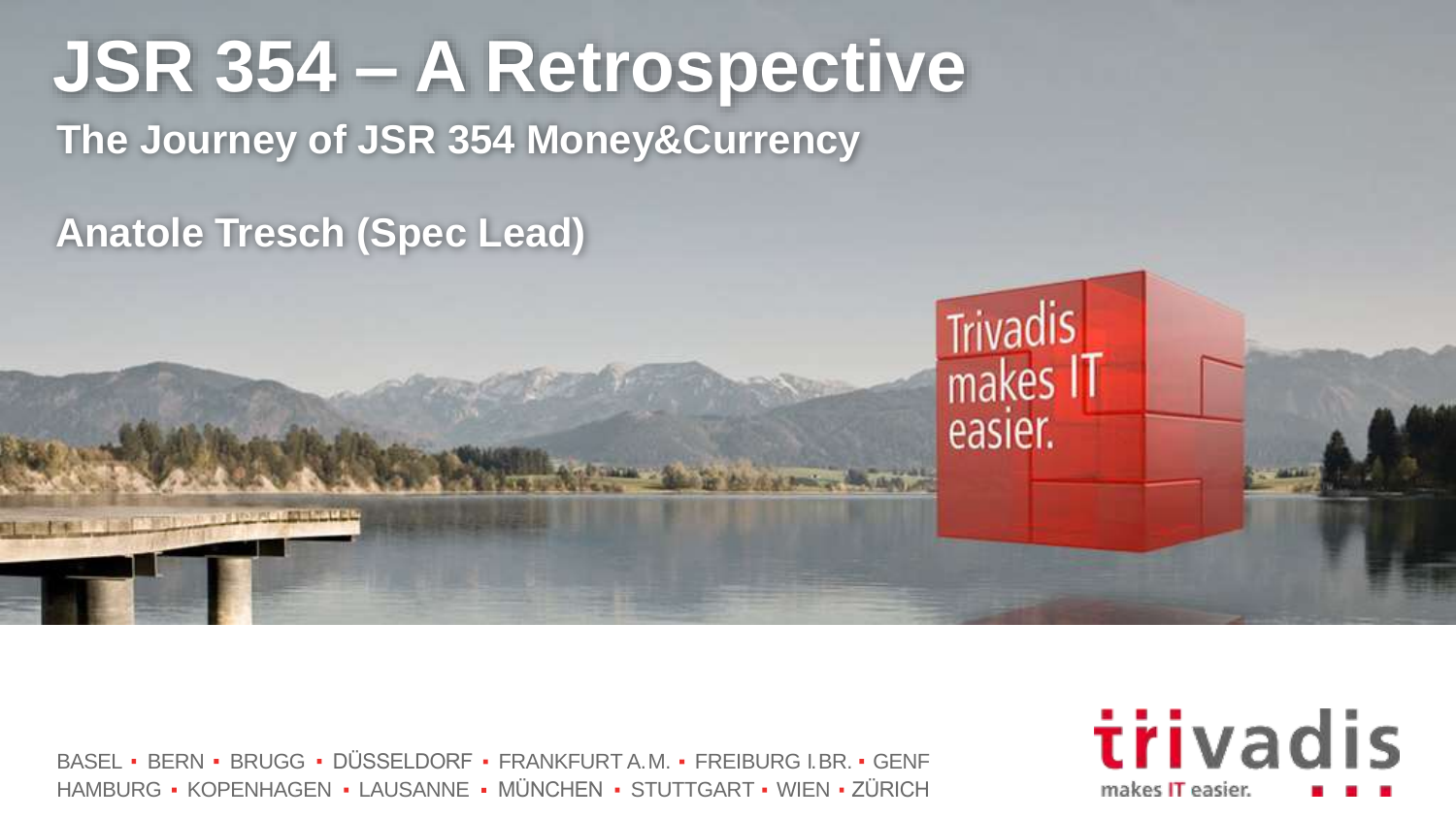

- **1. The Beginning**
- **2. The Take Over**
- **3. The Crisis**
- **4. The End**

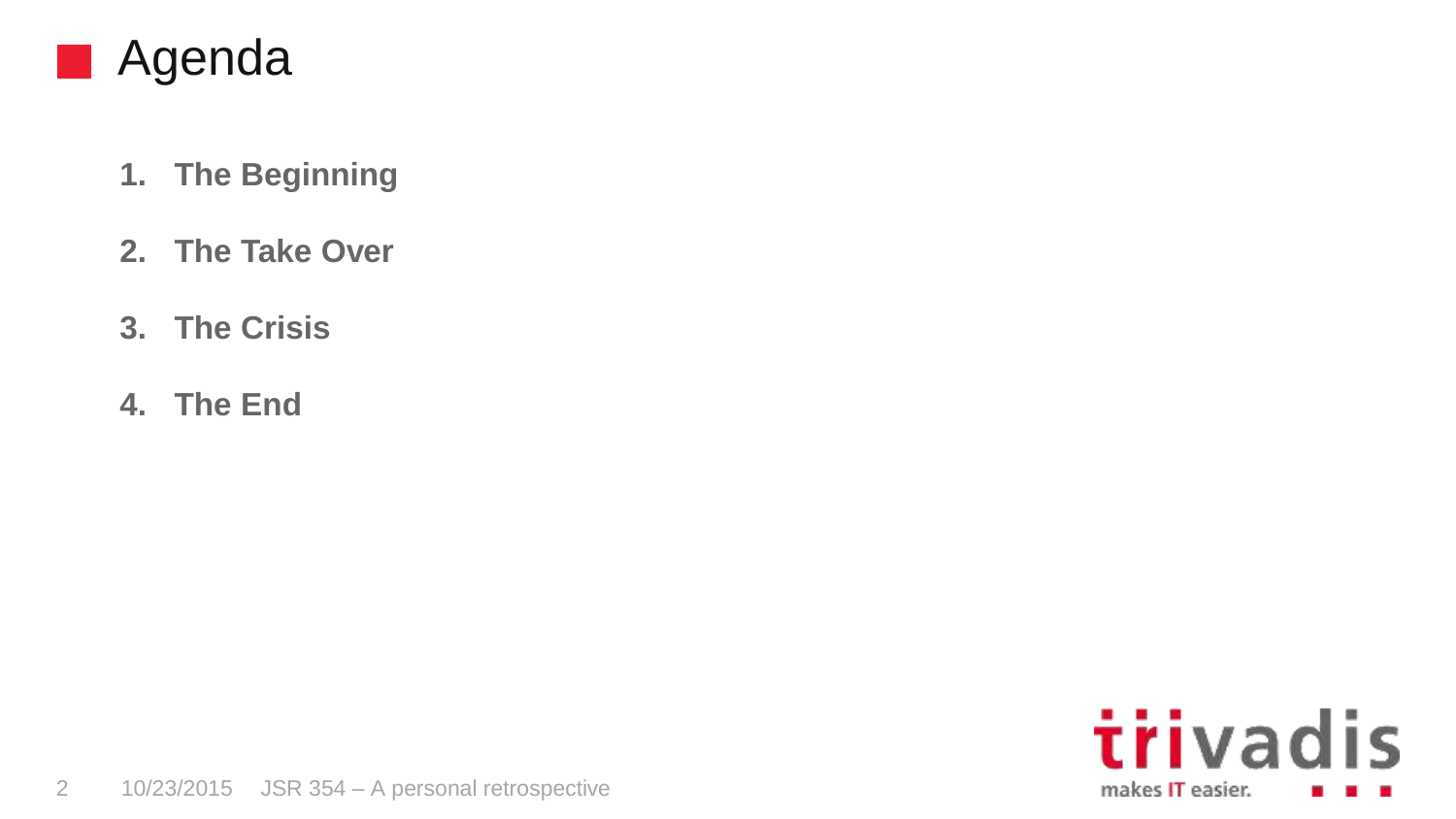# **JSR 354 – A Retrospective**

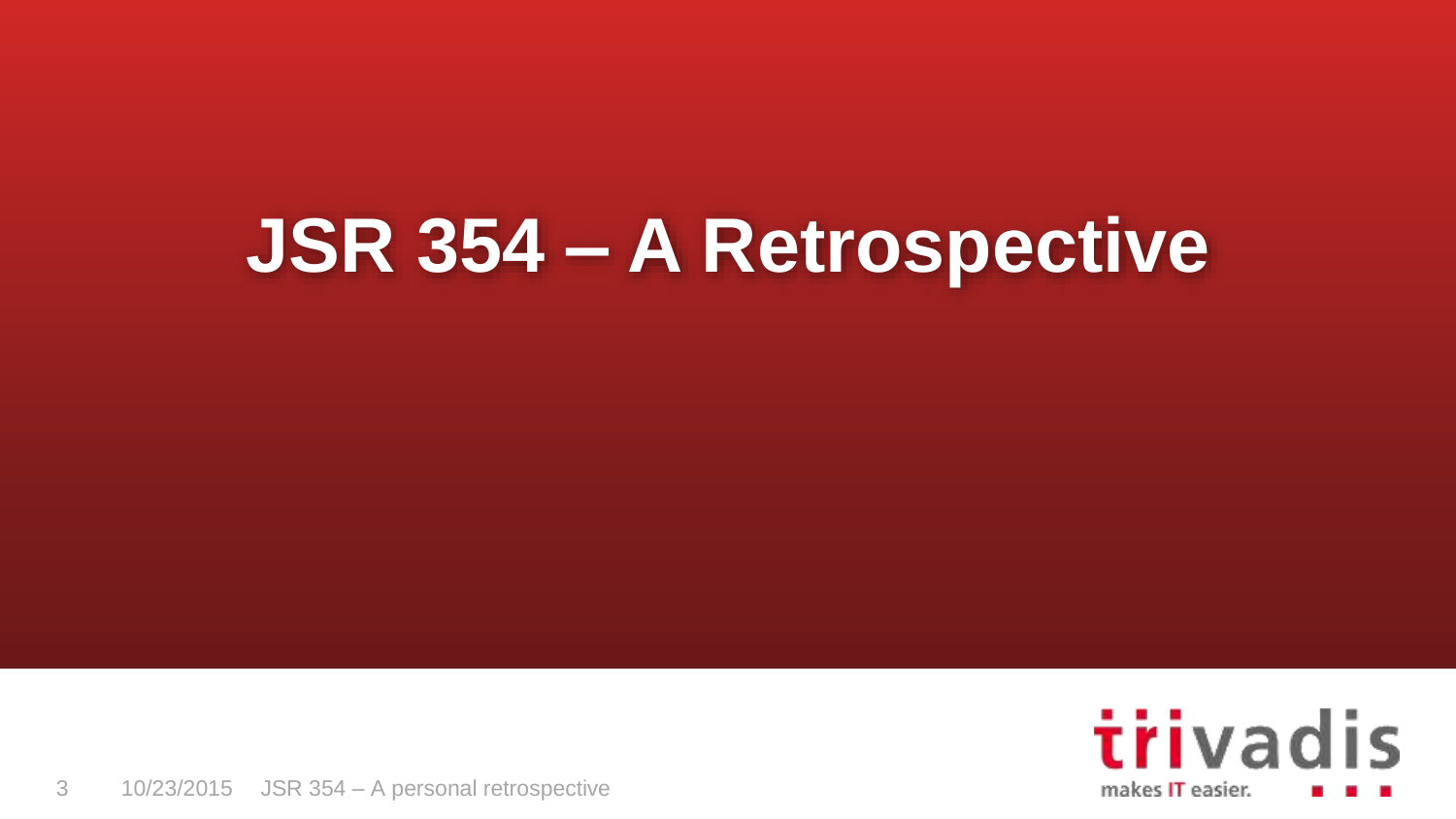### How it all started…

Was initiated by Victor Grazy (Credit Suisse), AFAIK with the help of Werner Keil n a

- Lots of enthusiam
- Many Discussions n a
- Targeting inclusion into JDK 8
- Started February 2012H.

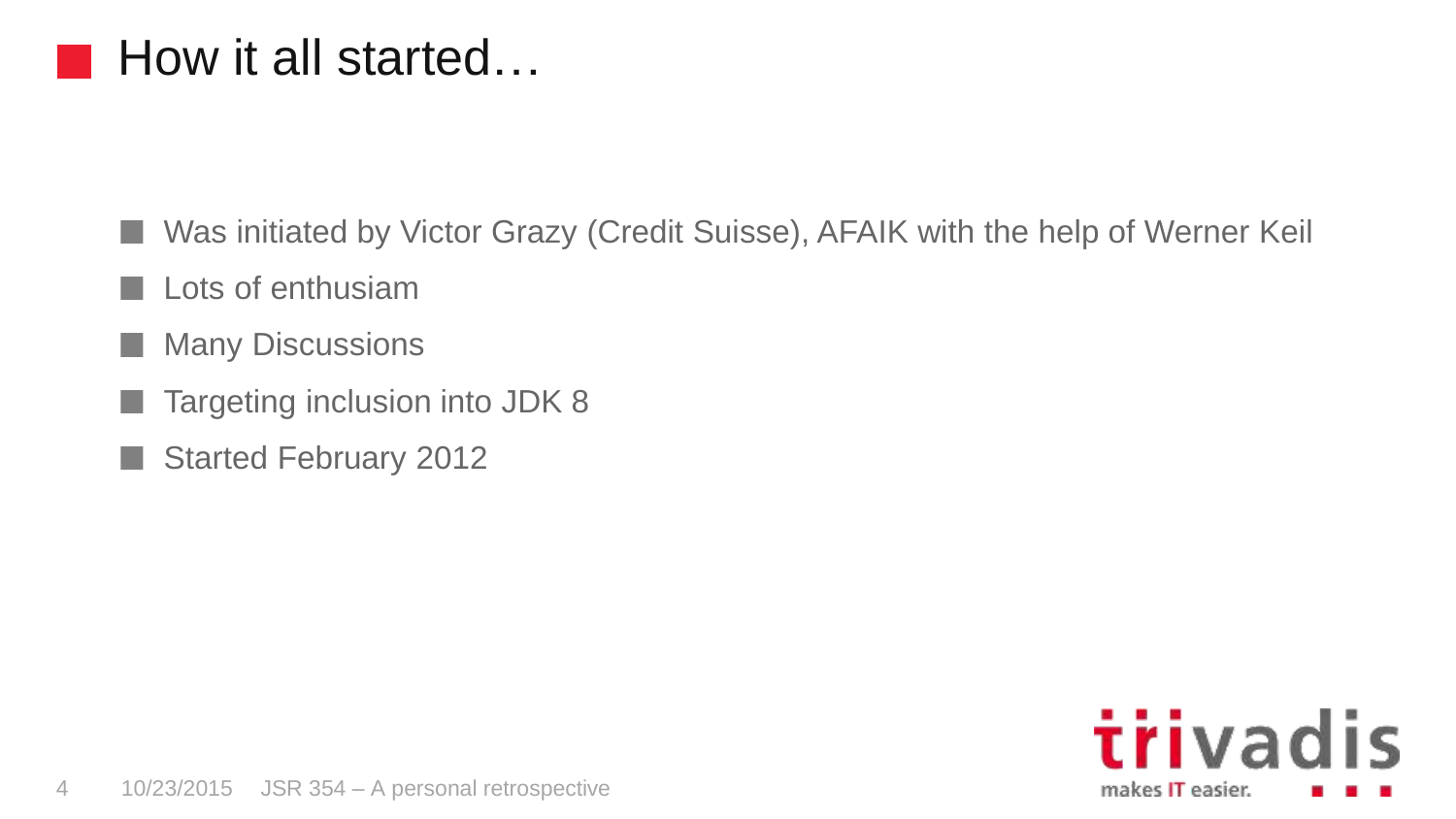# The Situation end of 2012

When I first looked at the JSR before X-Mas 2012…

- stuck since several weeks
- 2 raw pages in the Wiki
- some code skeletons from JodaMoney
- one month until EDR should be released
- no spec draft document or similar
- spec lead (Victor) has left Credit Suisse

Challenging!

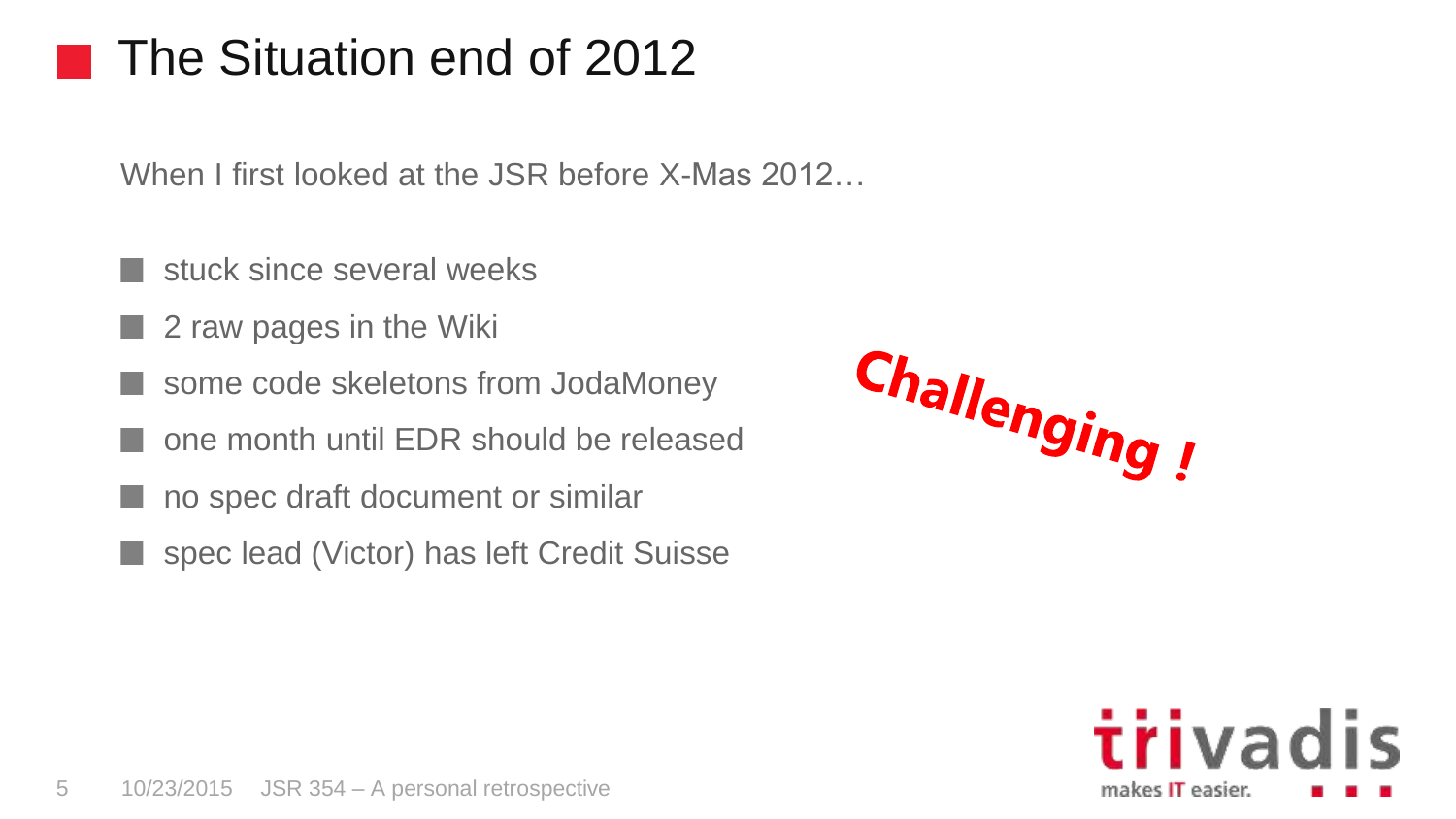# Getting Into… or my first actions…

#### Introduced Me

- Updated the Wiki Page
- Looked at the Code
- Did a conrete Proposal how we can achieve the EDR timeline (Feb 2013)
- Discussed Proposal online and in TelCo/Hangout
- Realized that there is some imminent dissense on how the JSR should look like
	- Tried to figure out the essense of the issues and decided…

… to postpone ist resolution

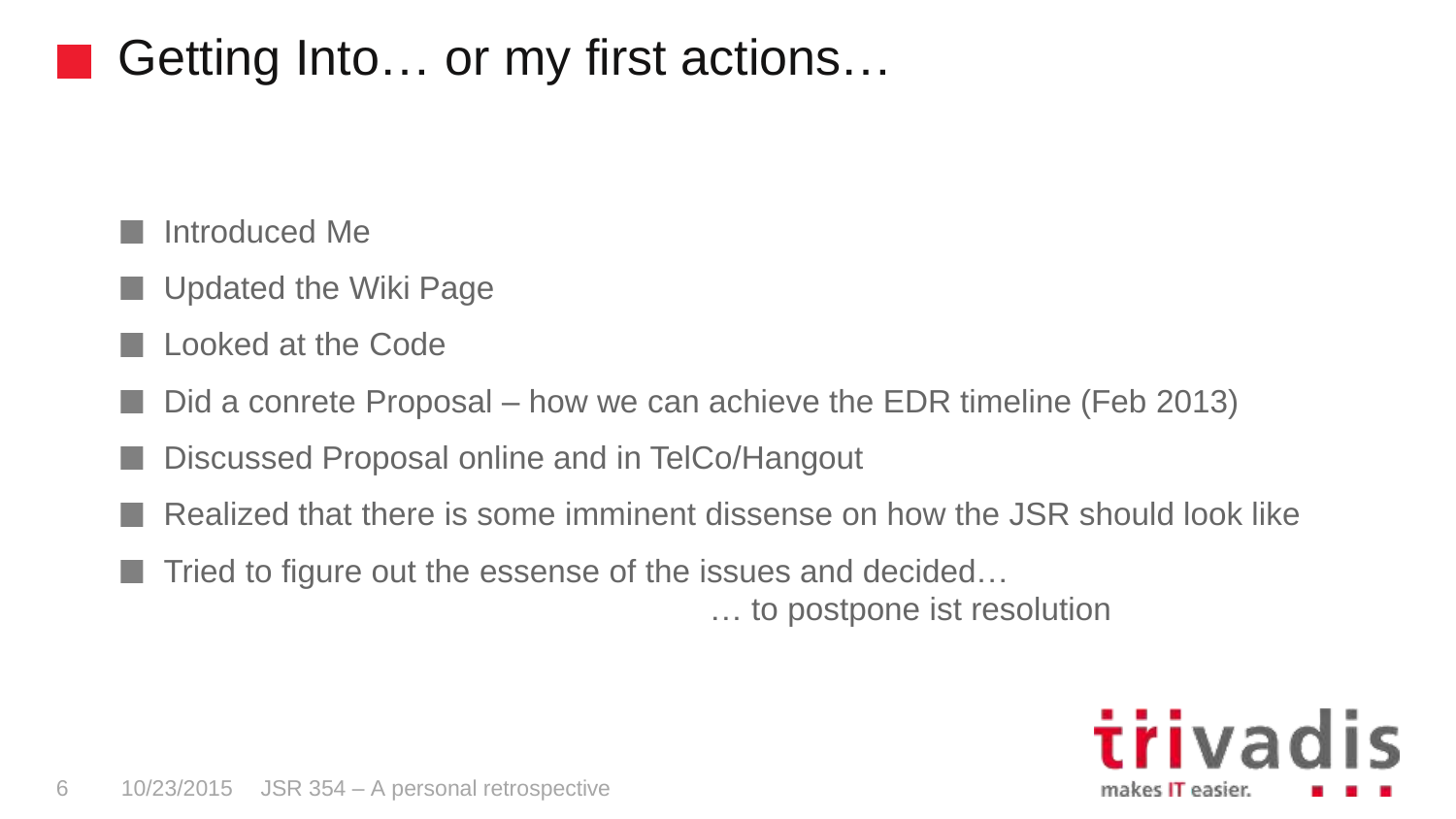# …approaching EDR…

- Clearly structured the JSR
- Currencies
- Amounts
- Formatting
- Conversion
- But also a few others
- Strictly organized discussions around these "domains, discussing entities first
- Later also including singletons etc.
- Nail down things were possible (keep focus!)
- Started with Spec Draft in Parallel

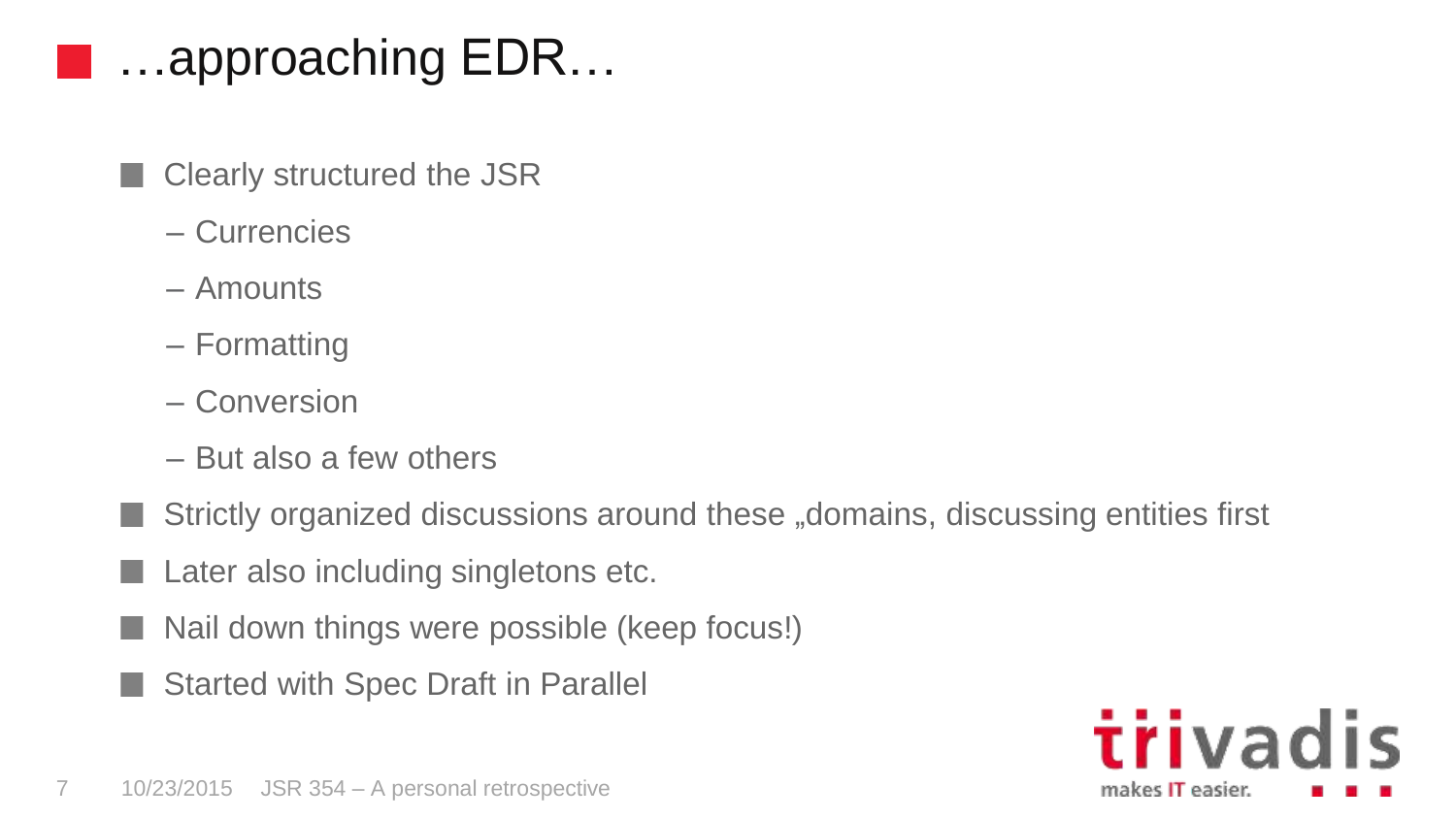#### The renewal ballot …

 $\blacksquare$  Time for the EDR. So...

a sa

The renewal ballot came…..

… and was successful (Feb 2013)!

■ But: LJC was abstaining, which I personally found frustrating.

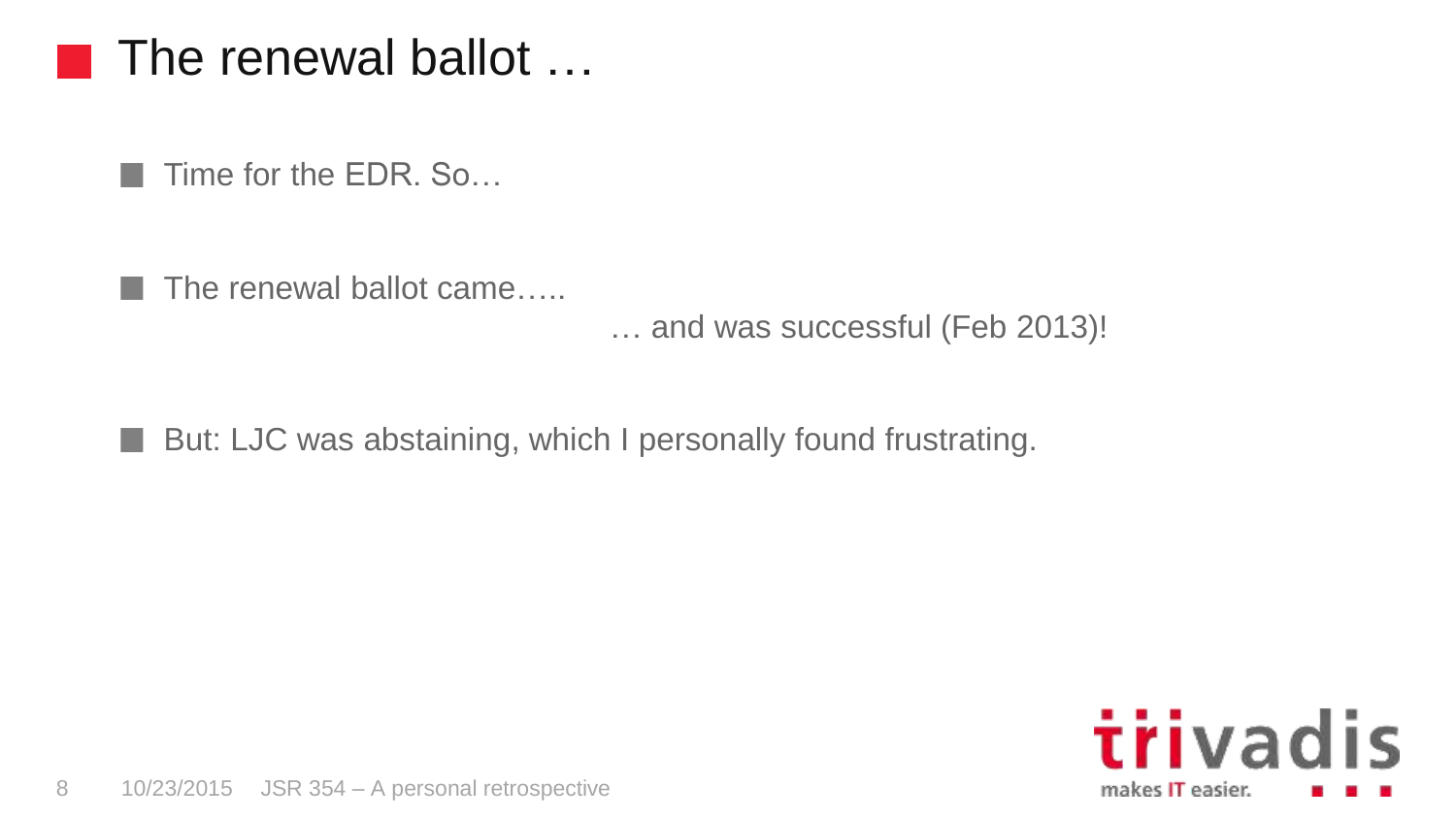# So things went on…

EC Meeting at Credit Suisse in Zurich – I asked for support from Oracle.

Nothing happened.

We continued with the work, scope was far too big.

- At JavaOne I had the chance to talk with Stephen Colebourne (LJC) F2F.
- decided to adpot his opinions and we drastically reduced the scope of the JSR.
- We published a first Public Review (January 2014)…

…and LJC rejected the Public Review.

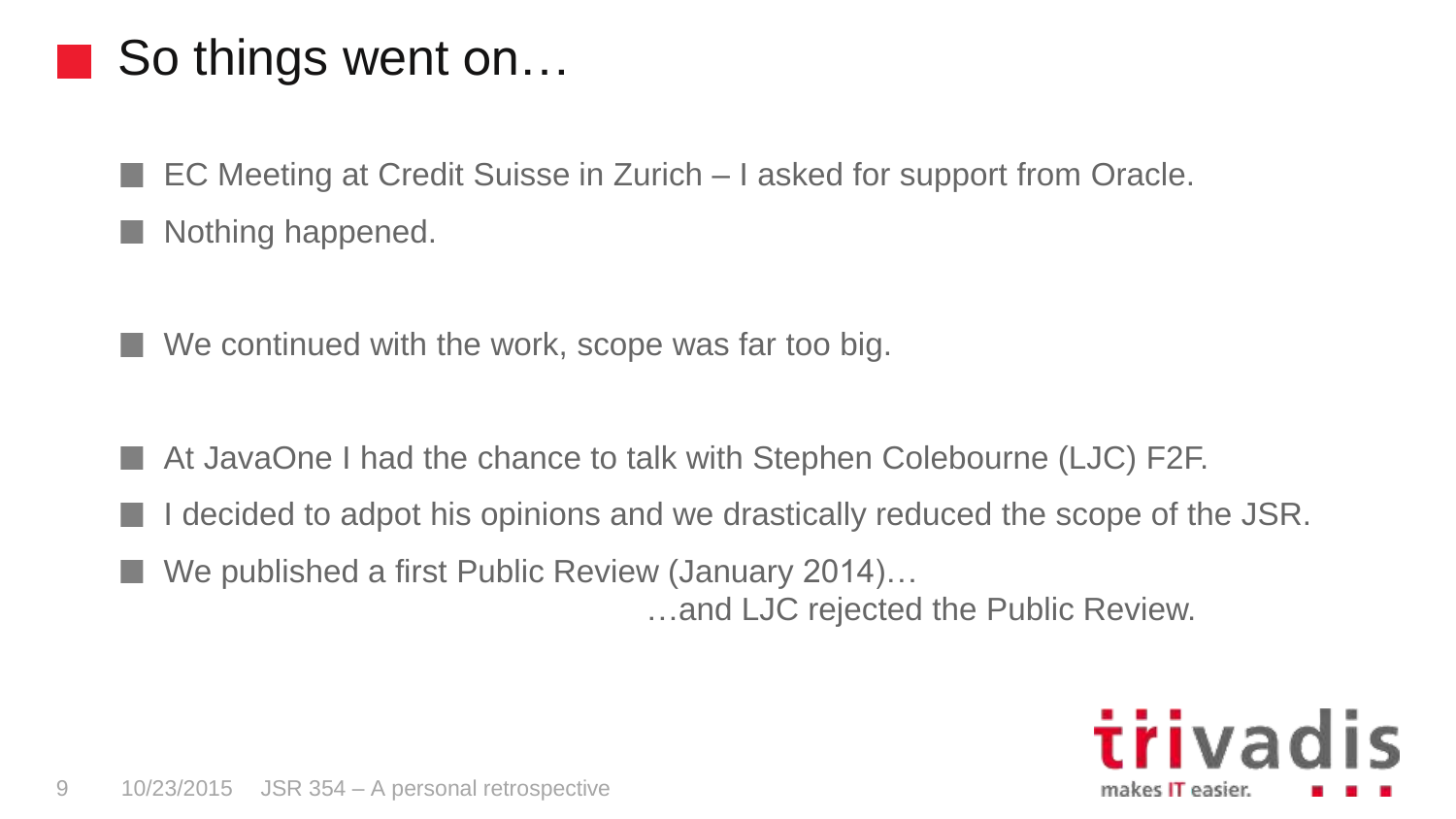

- I really was thinking on stopping my work at that point.
- I recognized that I have to decide certain things on my own, even if that would mean that we do not end up in the JDK (release train for Java 8 was gone anyway).
- At that point I summarized explicitly the design dissense we have and explained we need a clear decision. The expert group followed my views.
- **E.** ... and finally Oracle (Roger Riggs) participated and agreed.
	- Finally we have a clear scope and design:
		- Currencies/amounts
		- Rounding, Conversion and Formatting
		- Interface based design with Singletons and a flexible SPI

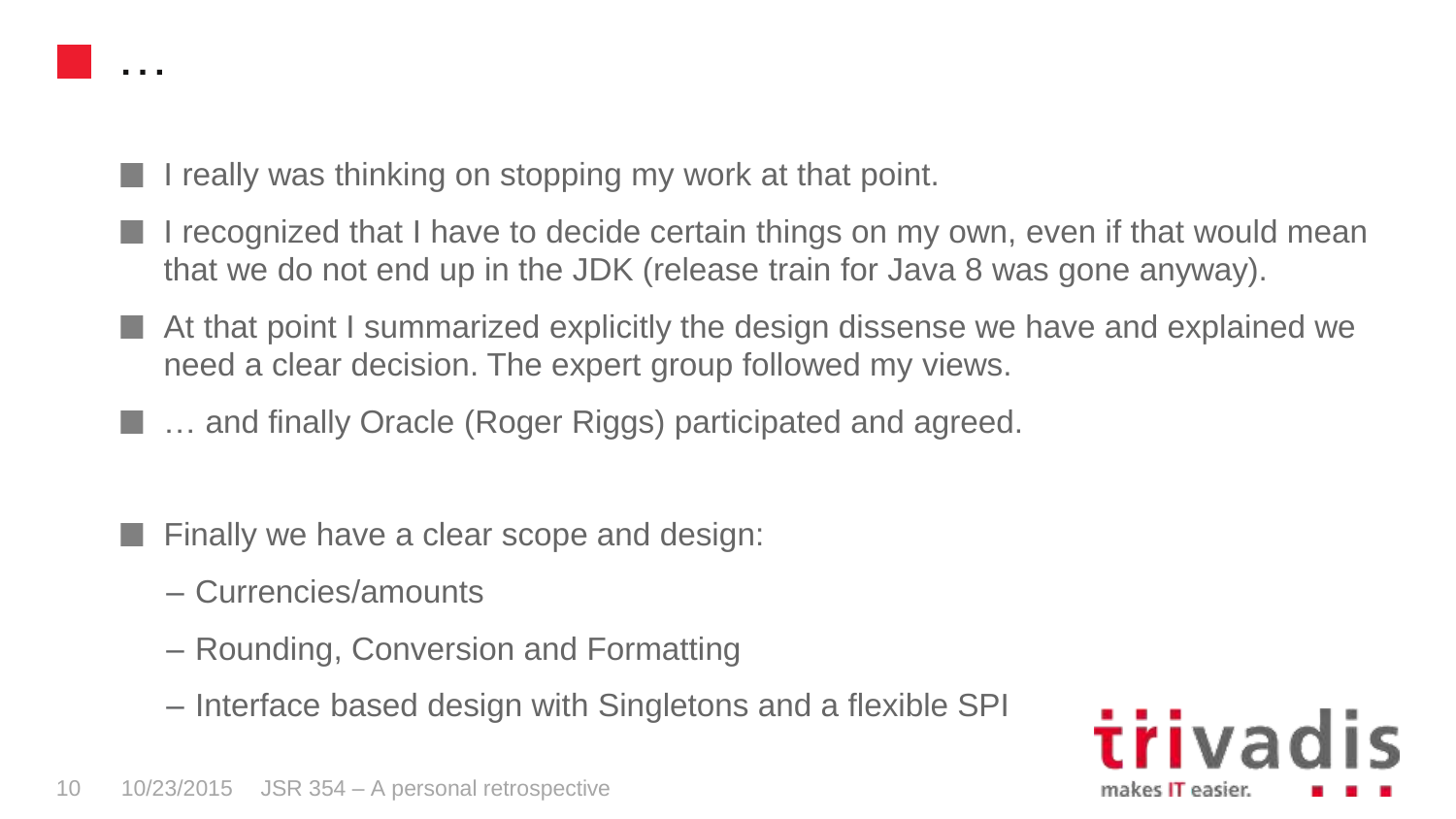# Now finalizing the work…

- Bullet Proof the API
- Hack Days

ИX.

- Hackergarten
- Conference Talks
- Internal Feedback at Credit Suisse
- Public Review 2 (May 2014, 4 months later)

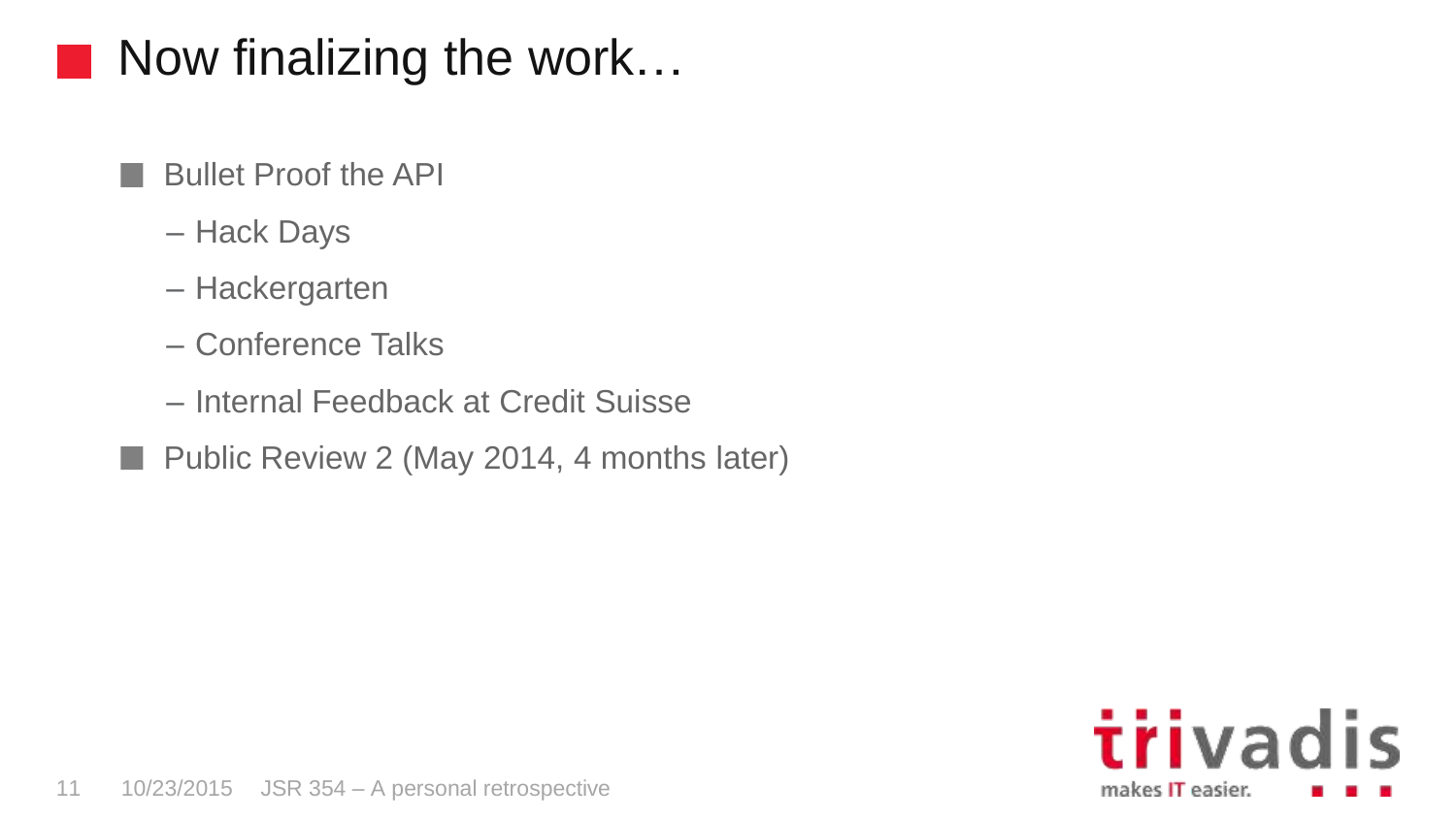# The hardest part…

- $\blacksquare$  Finalizing the Spec
- Implement the TCK (!)
- Fix bugs on RI
- Bullet Proof Everything n a
- Proposed Final Draft (March 2015)

Providing API and RI for Java 7 and Java 9 was last-minute decision. n a

**Final (13th May 2015)**!

trivadis makes IT easier.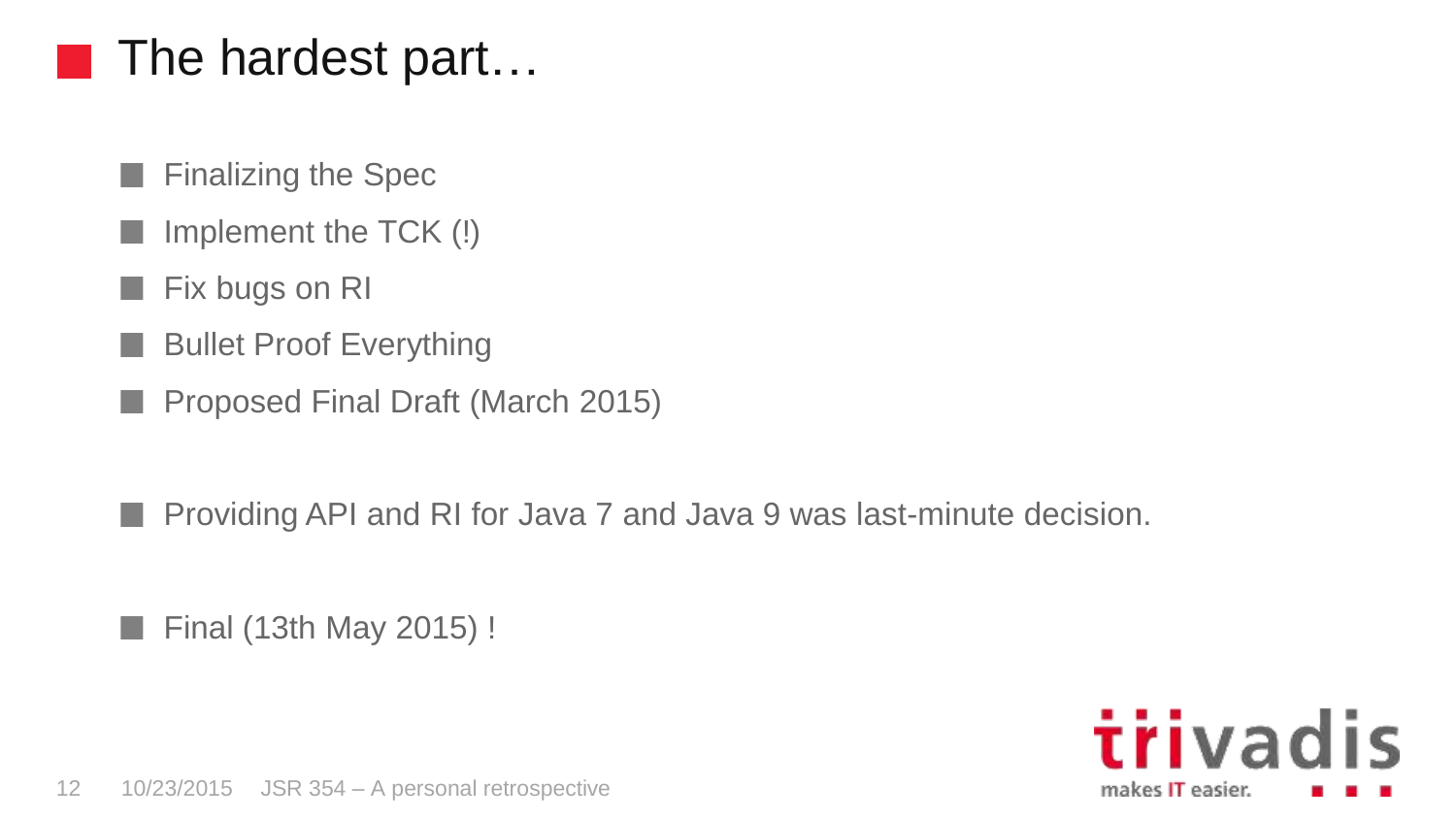#### Current State

Reference Implementation still running as 1.0 n a

Relatively stable (only a few minor bugs)

Patch Release maybe until end of 2015

Increasing use by financial institutes as well as online shops Future Integration with JDK (if any) currently unclear

Some discussions about API license

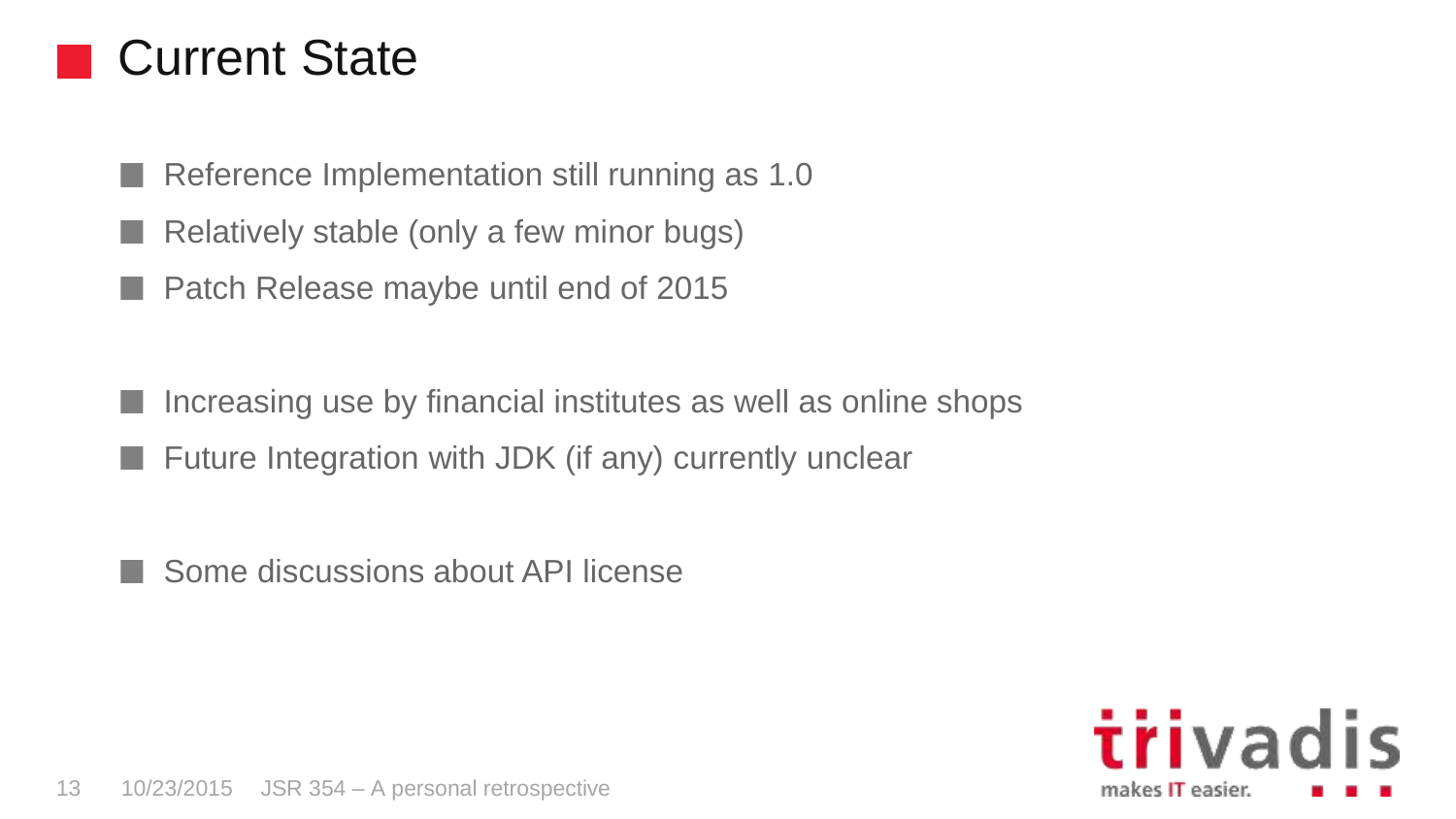

- $\blacksquare$  It was a hard job.
- It was challenging. n.
- $\blacksquare$  If you would ask me, if I would do it again?

```
Maybe (yes, if I were younger).
```
 $\blacksquare$  If you would ask me, it was worth the efforts? YES!

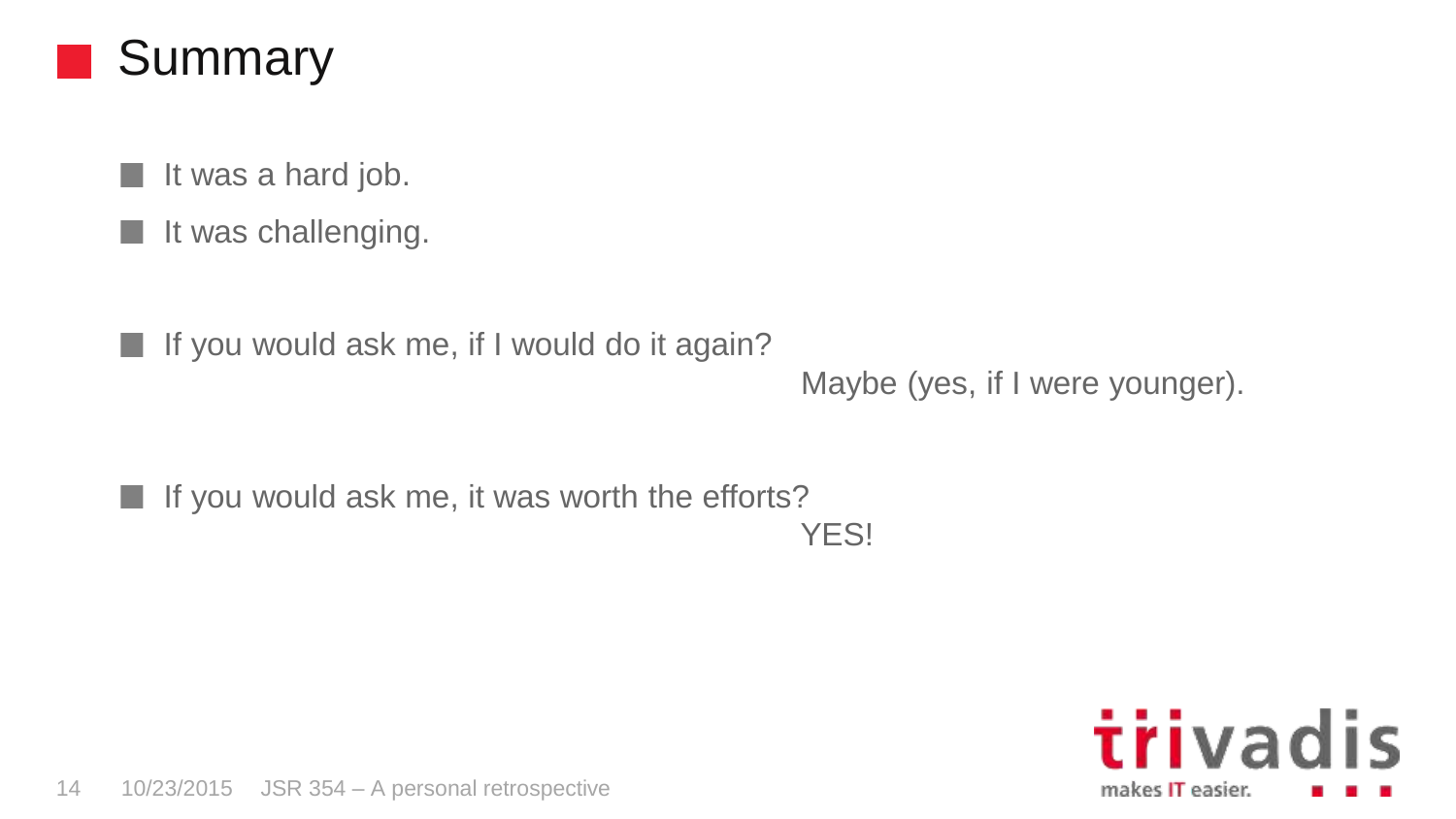

# THANK YOU!

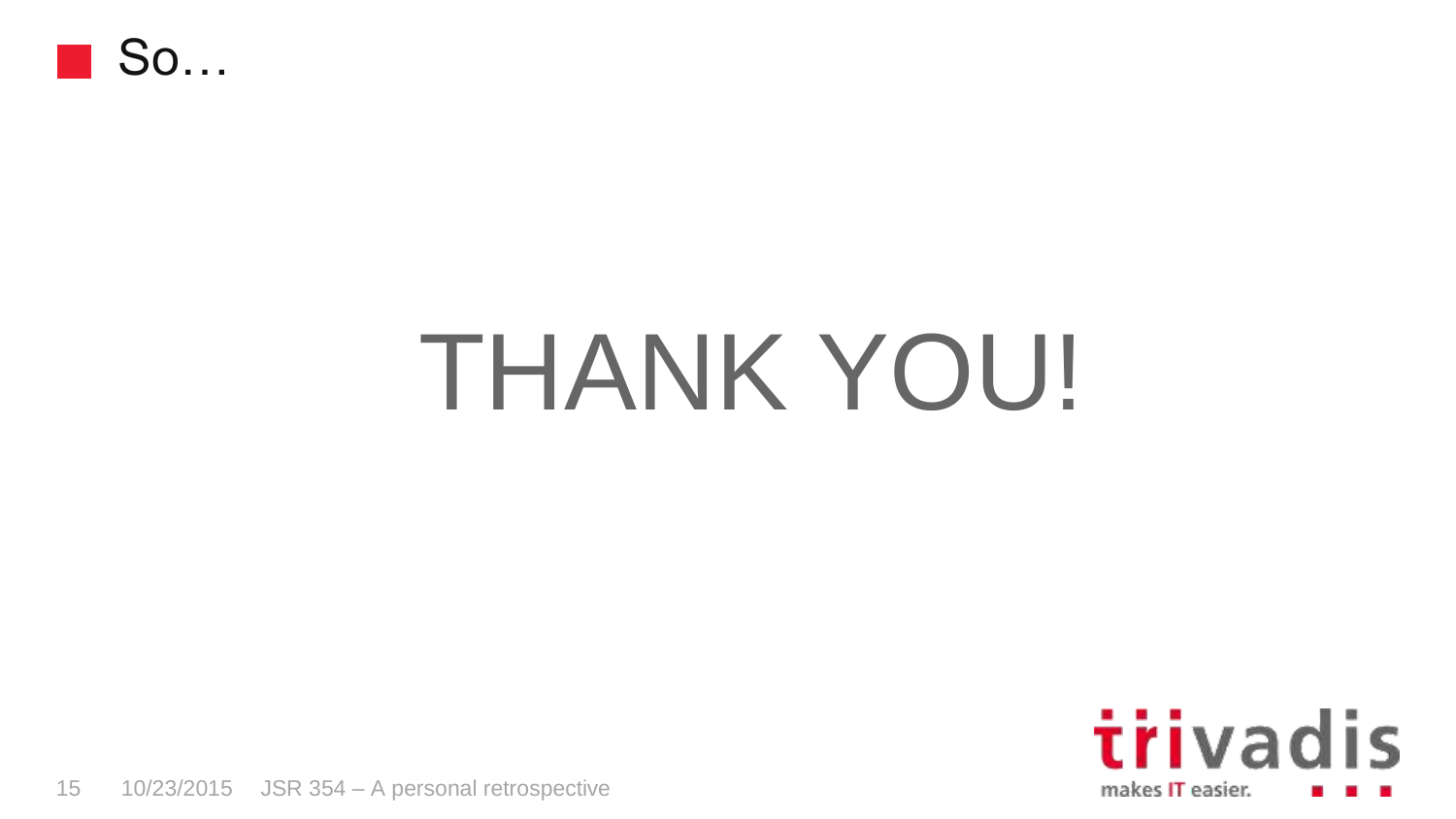

JSR's homepage: [http://javamoney.org](http://javamoney.org/) Twitter: @jsr354 JCP Page:<https://jcp.org/en/jsr/detail?id=354>